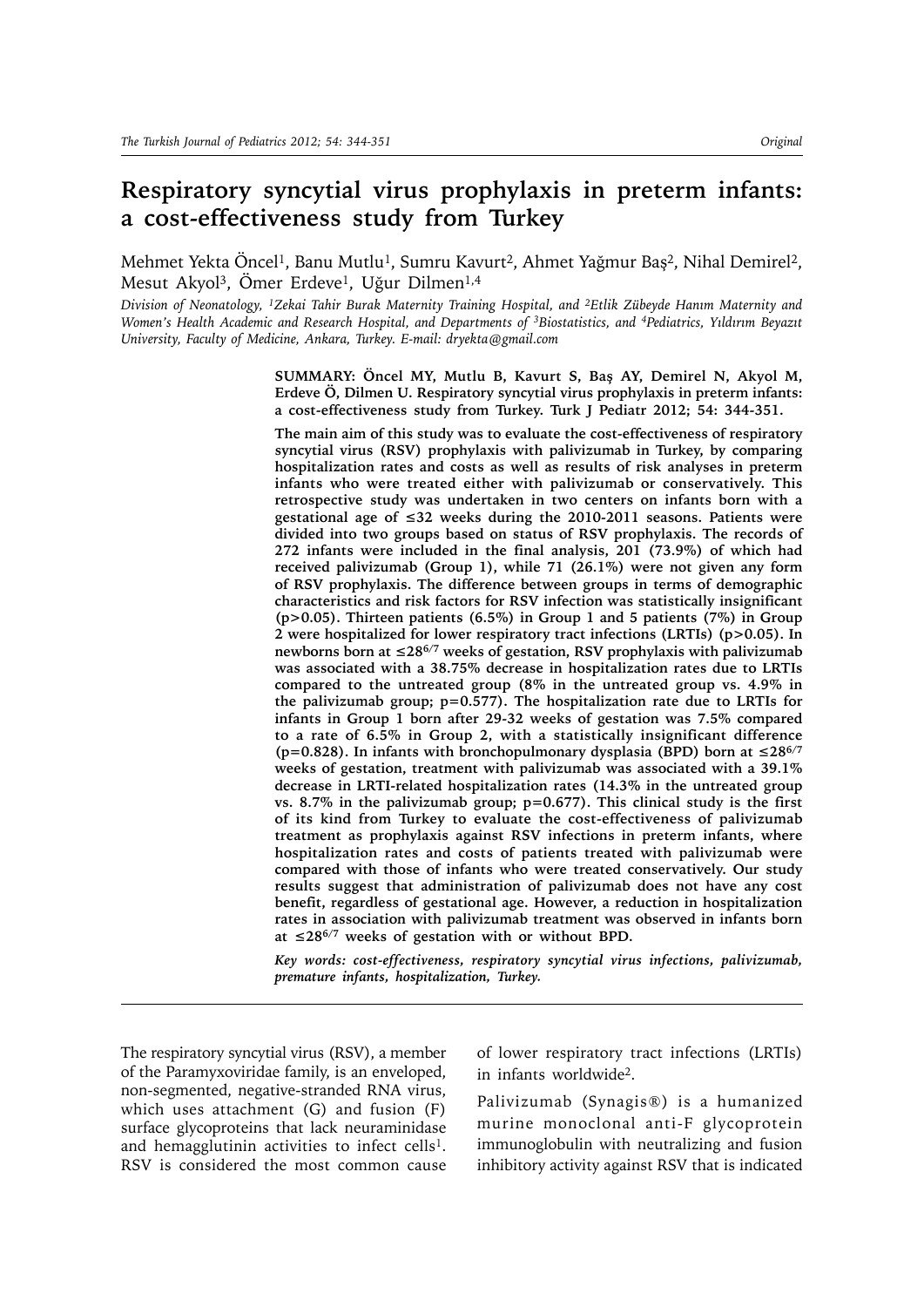for the prevention of serious LRTIs due to the virus3. Current guidelines recommend the use of RSV prophylaxis for patients at high risk of developing severe RSV infections, including infants with prematurity, bronchopulmonary dysplasia (BPD) or congenital heart disease (CHD). Previously reported RSV-related hospitalization rates range from 3% to 37%4-7. Palivizumab has been shown to reduce the overall rate of hospitalization in premature infants and in children with BPD by 55%<sup>8</sup>. Several prospective, randomized, double-blind, placebocontrolled trials have shown RSV prophylaxis to reduce morbidity, with no benefit with regard to mortality8-10.

Passive immunization against RSV, although safe and moderately effective, is quite expensive, and the significant costs associated with RSV prophylaxis have prompted the undertaking of several extensive studies investigating the cost-effectiveness of preventive treatments $^{11}$ .

In Turkey, RSV prophylaxis with palivizumab is administered based on guidelines and recommendations that were designed for developed nations. *Recommendations for RSV prophylaxis in Turkey put forth by the Turkish Neonatology Society in 2007* are shown in Table *I12.* In recent years, several developing countries have completed cost-effectiveness studies in an attempt to formulate their own criteria for RSV prophylaxis<sup>11,13-16</sup>. The high cost of palivizumab for developing nations, such as Turkey, cannot be ignored.

The main aim of this study was to evaluate the cost-effectiveness of palivizumab prophylaxis by comparing hospitalization rates and costs as well as results of risk analyses in preterm infants who were treated either with palivizumab or conservatively.

## **Material and Methods**

This retrospective study was undertaken in two centers (Zekai Tahir Burak Maternity Training Hospital and Etlik Zübeyde Hanım Maternity and Women's Health Academic and Research Hospital) with the approval of the local ethics committee. The medical records of infants born in the 2010-2011 season were systematically reviewed, and infants born with a gestational age (GA) of  $\leq$ 32 weeks were divided into two groups based on prophylaxis status. Infants who received RSV prophylaxis with palivizumab were stratified into Group 1, whereas Group 2 consisted of newborns who did not receive palivizumab prophylaxis because of refusal of their parents.

Perinatal characteristics such as birth weight and GA as well as information regarding a medical history of respiratory distress syndrome (RDS), patent ductus arteriosus (PDA), proven or clinic sepsis, necrotizing enterocolitis (NEC), BPD, and retinopathy of prematurity (ROP) were recorded on preprepared forms. Other parameters that were noted include postnatal clinical parameters such as duration of mechanical ventilation and length of hospitalization. The diagnosis of BPD was based on criteria set by the United States (US) National Institutes of Health<sup>17</sup>.

Respiratory syncytial virus (RSV) prophylaxis was administered taking into consideration the current recommendations of the Turkish Neonatology Society, which have been adapted from the recommendations of the American Academy of Pediatrics (AAP) and the European Palivizumab Study Group<sup>12</sup>.

Patients who were hospitalized due to LRTIs were identified using the ICD10 coding system (J12, J16, J17, and J18 for pneumonia; J21 for acute bronchiolitis). Data on the hospitalization

**Table I.** Recommendations of Turkish Neonatology Society for RSV Prophylaxis

| Recommendations                                                                                                                  |
|----------------------------------------------------------------------------------------------------------------------------------|
| 1. Infants born at 28 weeks' gestation or earlier during RSV season, whenever that occurs during the<br>first 12 months of life. |
| 2. Infants born at 29–32 weeks' gestation if they are younger than 6 months of age at the start of the<br>RSV season.            |

<sup>3.</sup> Infants and children younger than 2 years who have been treated for BPD within 6 months of the start of the RSV season.

4. Infants and children younger than 2 years with cyanotic or complicated congenital heart disease.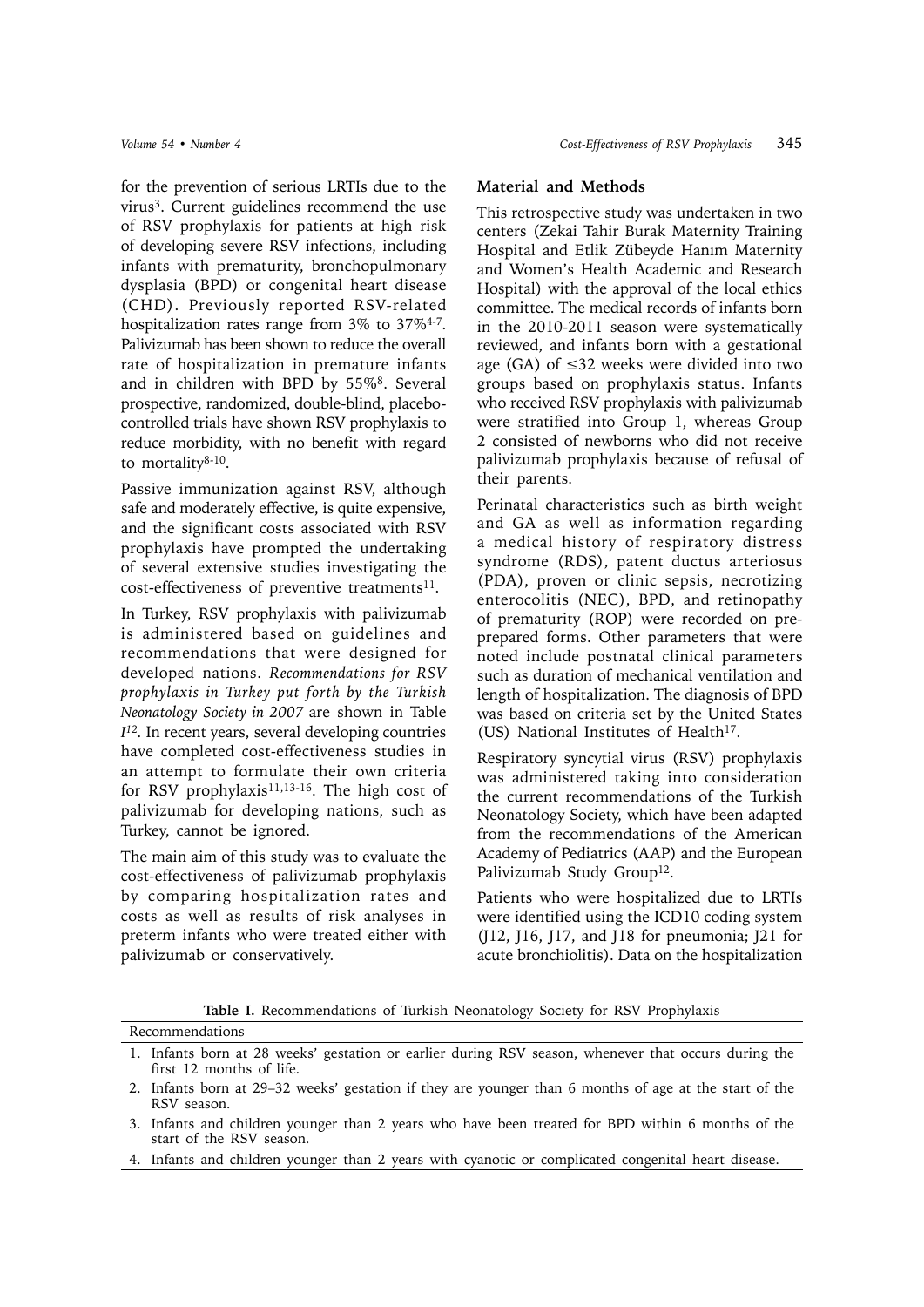rates and costs for the RSV season (between October and March) were obtained from the hospitals that admitted these infants. Results of cost analyses for the 2011 RSV season were provided in US dollars (USD) using the official exchange rate of the Central Bank of the Republic of Turkey. As per the manufacturer's instructions, palivizumab was administered intramuscularly at a standard dose of 15 mg/ kg, repeated every 30 days. In Turkey, according to the records of the Turkish Pharmacist's Association, one 50 mg-vial of palivizumab costs 516 USD.

### *Statistical Analysis*

All statistical analyses were carried out using MS-Excel 2007 and the Statistical Package for the Social Sciences for Microsoft Windows, version 15.0 (SPSS Inc., Chicago, IL, USA). Comparisons of categorical variables between groups were made using the chi-square test. For continuous numerical variables, either the independent samples t-test or the Mann-Whitney U test was used, depending on the normality of distribution, which was evaluated using the Shapiro-Wilk test. A p-value of <0.05 was considered indicative of statistical significance.

Total cost for each patient in the palivizumab group was the sum of hospitalization costs and cost of palivizumab treatment (number of doses x unit price per dose). For patients in Group 2, only hospitalization costs were taken into account when calculating total cost.

#### **Results**

The records of 272 infants were deemed sufficient for inclusion in the final analysis, 201 (73.9%) of which received palivizumab (Group 1), while 71 (26.1%) were not given any form of RSV prophylaxis (Group 2). The demographic and clinical characteristics of the study population are presented in Table II. The difference between groups in terms of demographic characteristics and risk factors for RSV infection was statistically insignificant  $(p>0.05)$ .

Patients in Group 1 received an average of 3.8 vials of palivizumab per patient, while infants with LRTIs  $(n=13)$  received an average of 4.2 vials per patient. None of the patients in Group 1 developed a palivizumab-related adverse effect.

A review of the medical records revealed that 13 patients (6.5%) in Group 1 were hospitalized

| Characteristic                                | Group 1<br>$(n=201)$ | Group 2<br>$(n=71)$ | p-value |
|-----------------------------------------------|----------------------|---------------------|---------|
| Gestational age, weeks <sup>a</sup>           | $28.7 \pm 1.9$       | $29.1 \pm 2$        | 0.091   |
| Birth weight, g <sup>a</sup>                  | $1219 \pm 308$       | $1268 \pm 247$      | 0.165   |
| Male gender <sup>b</sup>                      | 109 (54.2)           | 39 (54.9)           | 0.919   |
| RDS <sup>b</sup>                              | 142 (70.6)           | 56 (78.9)           | 0.181   |
| PDAb                                          | 50 (24.9)            | 17(23.9)            | 0.876   |
| Proven or clinical sepsisb                    | 40 (19.9)            | 18 (25.4)           | 0.335   |
| NEC <sup>b</sup>                              | 21 (10.4)            | 6(8.5)              | 0.629   |
| <b>ROPb</b>                                   | 45 (22.4)            | 14 (19.7)           | 0.639   |
| Moderate-severe BPD <sup>b</sup>              | 28 (13.9)            | 10(14.1)            | 0.974   |
| Need for MVb                                  | 116 (57.7)           | 48 (67.6)           | 0.143   |
| Duration of MV, day <sup>a</sup>              | $9.39 \pm 10.6$      | $6.59 \pm 9.7$      | 0.225   |
| Length of hospitalization (NICU) <sup>a</sup> | $45.7 \pm 20.6$      | $43.9 \pm 20.3$     | 0.355   |
| LRTI-related hospitalization <sup>b</sup>     | 13(6.5)              | 5(7.0)              | 0.867   |

**Table II.** Demographic and Clinical Characteristics of the Study Population

<sup>a</sup>Values provided as mean  $\pm$  standard deviation

bValues provided as number and percentage of patients

RDS: Respiratory distress syndrome. PDA: Patent ductus arteriosus. NEC: Necrotizing enterocolitis. ROP: Retinopathy of prematurity. BPD: Bronchopulmonary dysplasia. MV: Mechanical ventilation. NICU: Neonatal intensive care unit. LRTI: Lower respiratory tract infection.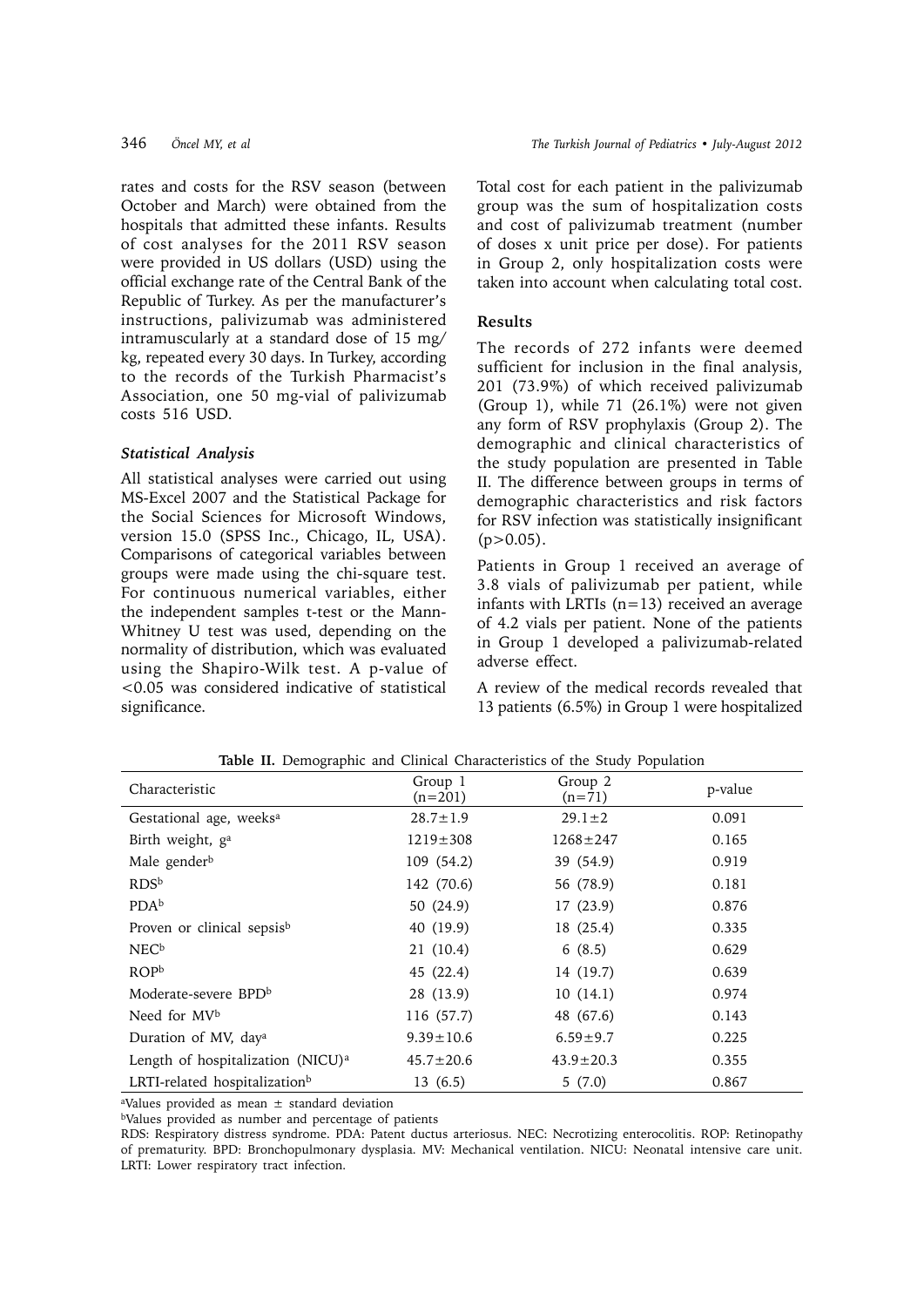for LRTI compared to 5 patients (7%) in Group 2, with a statistically insignificant difference  $(p>0.05)$ .

Patients were further subdivided into two groups based on GA, and in newborns born at  $\leq$ 28<sup>6/7</sup> weeks of gestation, RSV prophylaxis with palivizumab was associated with a 38.8% decrease in hospitalization rates due to LRTIs (8% in the untreated group and 4.9% in the palivizumab group), although this difference was deemed statistically insignificant (p=0.577). The hospitalization rates due to LRTIs for infants in Group 1 born after 29-32 weeks of gestation was 7.5% compared to a rate of 6.5% in Group 2. Treatment with palivizumab was not associated with a significant decrease in hospitalization rates in infants born with a GA of 29-32 weeks (Table III).

In infants with BPD born at  $\leq 28^{6/7}$  weeks of gestation, treatment with palivizumab was associated with a 39.1% decrease in LRTIrelated hospitalization rates (14.3% in the untreated group vs. 8.7% in the palivizumab group), although the difference between groups was again deemed statistically insignificant (p=0.677). An analysis on infants with a GA of 29-32 weeks and BPD could not be performed due to insufficient data.

General cost analysis revealed the total cost of hospitalization for the 71 infants who did not receive palivizumab (Group 2) was 9,670 USD, or 136.20 USD per infant. On the other hand, the total cost of hospitalization and palivizumab treatment for the 201 infants in Group 1 was 439,611 USD, or 2,187 USD per infant. Had the 201 infants in the palivizumab group not received RSV prophylaxis, the estimated cost of hospitalization according to calculations made for the 71 infants in Group 2 would have been 27,387 USD. Based on this assumption,

treatment with palivizumab was associated with a total added cost of 412,223 USD in the 201 infants from Group 1 (Table IV).

A separate cost analysis performed for infants born at  $\leq$ 28<sup>6/7</sup> weeks of gestation revealed a total hospitalization cost of 1,665 USD for the 25 patients who did not receive palivizumab, which translated to a per infant cost of 66.50 USD. The cost of hospitalization and treatment for the 81 patients who received palivizumab was 192,301 USD, or a cost per infant of 2,374 USD. If the 81 patients who were given palivizumab had not been treated, the estimated cost of hospitalization would have been 5,393 USD, which corresponds to a loss of 186,908 USD associated with palivizumab treatment (Table V).

The *Number Needed to Treat* (NNT) for all infants born at ≤29<sup>6/7</sup> weeks of gestation was 112, while for infants who also had BPD the calculated NNT was 59. Although the NNT for all infants born at ≤28<sup>6/7</sup> weeks of gestation was 32, results of subgroup analysis revealed that infants with a GA of  $\leq 28^{6/7}$  weeks who also had BPD were at the highest risk, with an NNT of 18.

## **Discussion**

Recommendations regarding the use of palivizumab vary between countries. Variations in the RSV season for the northern and southern hemispheres, differences in the distribution of GA and birth weights of premature infants, differences in BPD rates that are affected by GA, the higher number of working mothers in the west that results in the introduction of children to daycare at an earlier age, the high cost of palivizumab treatment, and the differences in hospitalization costs between countries have all prompted nations

| Table III. Lower Respiratory Tract Infection-Related Hospitalization Rates According to Gestational Age |  |  |  |  |
|---------------------------------------------------------------------------------------------------------|--|--|--|--|
|---------------------------------------------------------------------------------------------------------|--|--|--|--|

| Gestational age                | Groups  | LRTI-related hospitalization $n$ (%) | p-value |
|--------------------------------|---------|--------------------------------------|---------|
| $\leq$ 28 <sup>6/7</sup> weeks | Group 1 | 4 $(4.9\%)$                          |         |
| $(n=106)$                      | Group 2 | 2 $(8.0\%)$                          | 0.577   |
|                                | Total   | $6(5.7\%)$                           |         |
| $29-32$ weeks                  | Group 1 | $9(7.5\%)$                           |         |
| $(n=166)$                      | Group 2 | 3 $(6.5\%)$                          | 0.828   |
|                                | Total   | 12 (7.2%)                            |         |

LRTI: Lower respiratory tract infection.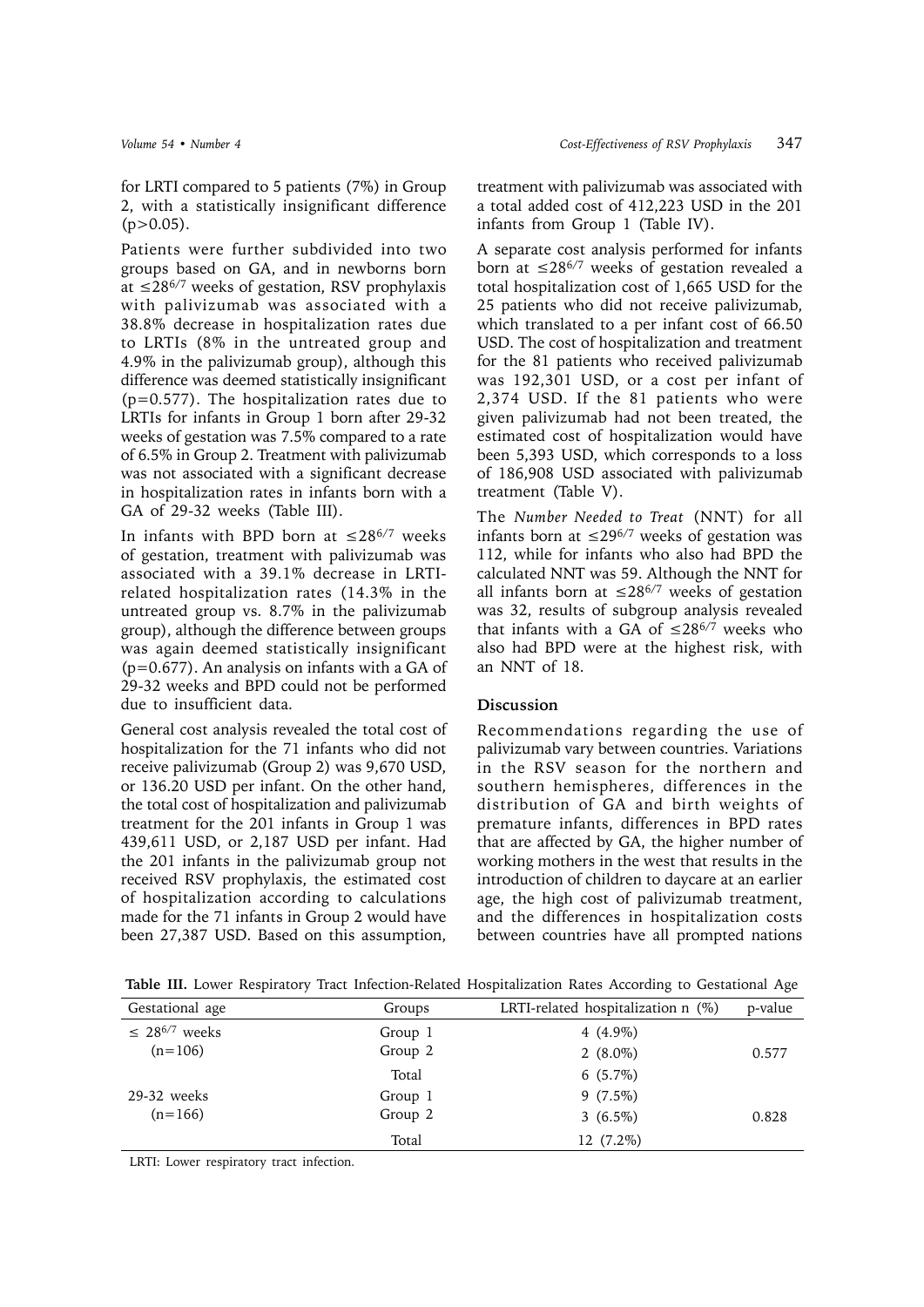| Groups    | LRTI-related<br>hospitalization | N   | Min.<br>(USD) | Max.<br>(USD) | Sum<br>(USD) | Mean<br>(USD) | Std.<br>Deviation |
|-----------|---------------------------------|-----|---------------|---------------|--------------|---------------|-------------------|
| Group 2   |                                 | 66  | .0            |               |              | .0            | .0                |
| $(n=71)$  |                                 | 5   | 92.2          | 5216.7        | 9672.2       | 1934.4        | 1931              |
| Group 1   |                                 | 188 | 516.3         | 2581.8        | 374361.9     | 1991.2        | 546               |
| $(n=201)$ |                                 | 13  | 1811          | 19282.1       | 65249.6      | 5019.2        | 4505              |

**Table IV.** General Cost Analysis for Infants Treated (Group 1) or Not Treated (Group 2) with

LRTI: Lower respiratory tract infection. USD: United States dollars.

to generate their own guidelines regarding palivizumab prophylaxis<sup>11</sup>.

In 1998, the AAP initially recommended the use of palivizumab1 in children aged **<**24 months who required treatment for BPD within six months of the RSV season,<sup>2</sup> in infants with a GA of <29 weeks up to 12 months of age,3 in infants with a GA of 29-32 weeks up to 6 months of age, and<sup>4</sup> in infants with a  $GA$ of 32-35 weeks if they have additional risk factors18. These recommendations were revised in 2003 to include<sup>1</sup> infants with a GA of 32-35 weeks who have at least 2 of 5 additional factors, if under the age of 6 months, and2 children with hemodynamically significant CHD if under the age of 24 months. It was also proposed that palivizumab could be considered in children with severe immunodeficiency<sup>19</sup>. The most current guidelines were last updated and published in 200920, and starting from November 1, 2009, palivizumab prophylaxis is now also recommended for infants with a GA 32-35 weeks who have 1 of 2 risk factors (in child care or **>**1 child **<**5 years of age in the household), if under 3 months of age. Other proposals include a dose cap of a maximum of 5 doses for patients with CHD, BPD or a GA of <32 weeks, and of 3 doses for infants with a GA of 32-35 weeks.

There remains a chasm between AAP recommendations and current clinical practice, mainly due to non-adherence to the proposed number of doses as well as other recommendations. Nevertheless, experts are all in agreement that treatment with palivizumab should be reserved for children who are most likely to benefit from RSV prophylaxis<sup>21</sup>. In a recent cost analysis study from the US on 159,790 children under the age of 2 years, RSV prophylaxis with palivizumab was found to be associated with significant reductions in

hospitalization rates in infants at high risk for infection, while also proving cost-effective<sup>22</sup>.

On the other hand, in Europe, where the healthcare system and associated costs are different, there has been a general trend towards limiting the use of palivizumab following the publication of recent data. In a costeffectiveness analysis study from Germany on 1,103 premature infants, it was reported that treating all premature infants with palivizumab was very expensive and not costeffective. Investigators therefore recommend RSV prophylaxis be given to a select group of infants with BPD who were considered to be at a higher risk for developing a severe RSV infection<sup>13</sup>. National guidelines in the Netherlands also recommend RSV prophylaxis to high-risk groups (GA of  $\leq$ 28 weeks, male gender, infants born during the RSV season, and infants with BPD). Similarly, following the results of a comprehensive study involving 29 hospitals from the Netherlands, prophylaxis with palivizumab was only found to be costeffective in patients with BPD when given during the RSV season<sup>14</sup>. In another study from Sweden in which the records of 3,801 infants from a period spanning from 1990-2005 were retrieved from the national database, it was observed that prophylaxis with palivizumab was cost-effective in premature infants with a GA of <29 weeks, but only when the risks of asthma or death were also taken into consideration<sup>16</sup>.

In 2002, following a cost-effectiveness analysis from New Zealand, a joint decision was made to limit the indications of palivizumab treatment. Following a meeting also held in New Zealand, a consensus panel came up with the recommendation that infants with chronic lung disease discharged on home oxygen were the priority for palivizumab treatment, followed by premature infants with a GA of  $\leq$  28 weeks<sup>23</sup>.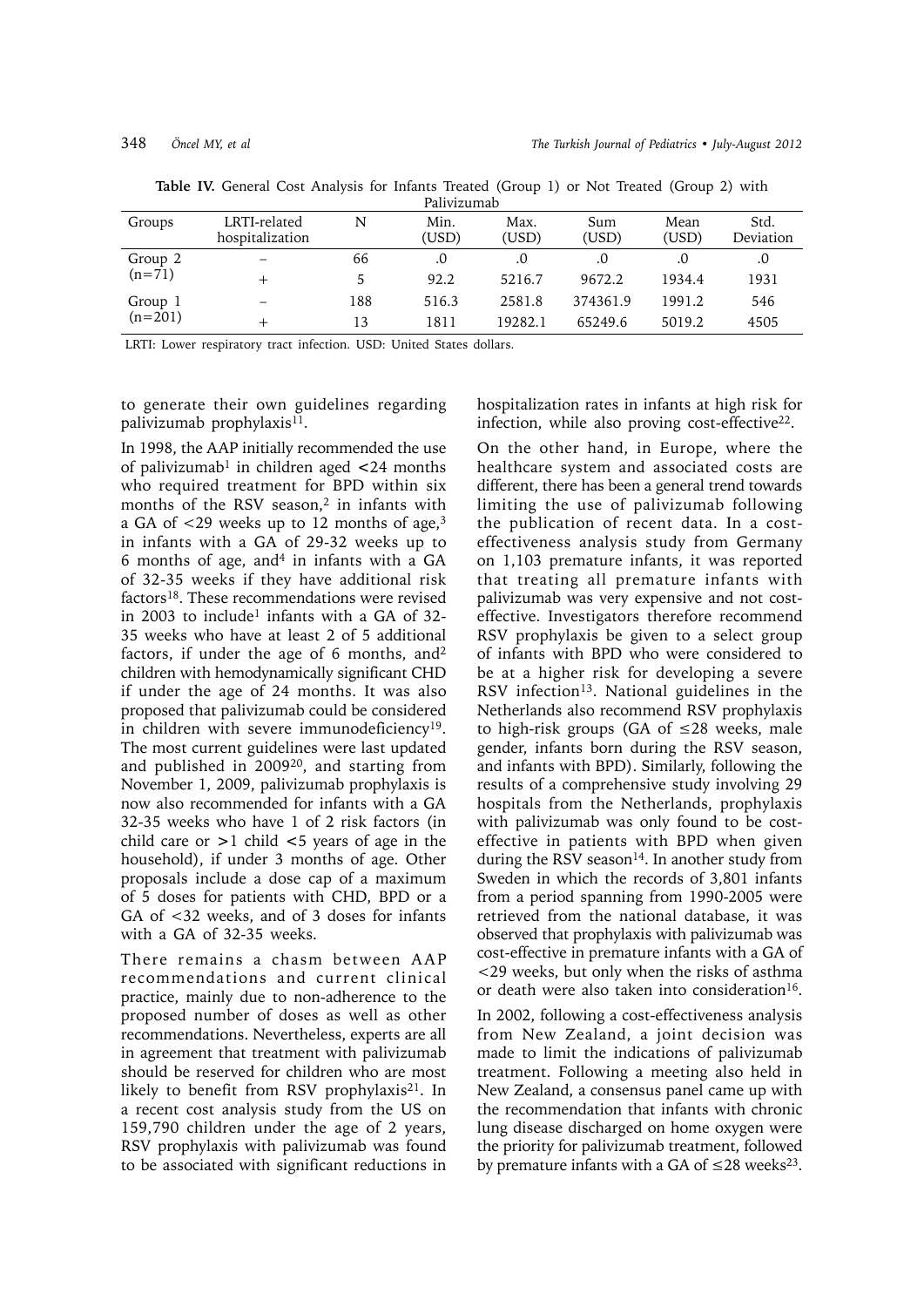| Table v. Cost Amarysis for Each Group According to Gestational Age |                                 |                      |               |               |              |               |                    |
|--------------------------------------------------------------------|---------------------------------|----------------------|---------------|---------------|--------------|---------------|--------------------|
| Groups                                                             | LRTI-related<br>hospitalization | N                    | Min.<br>(USD) | Max.<br>(USD) | Sum<br>(USD) | Mean<br>(USD) | Std.<br>Deviation  |
| Group 2                                                            |                                 | 23                   | .0            | .0            | .0           | .0            | .0                 |
|                                                                    | $+$                             | 2                    | 92.2          | 1572.9        | 1665.1       | 832.5         | 1046.9             |
| Group 1                                                            |                                 | 77                   | 516.3         | 2581.8        | 172981       | 2246.5        | 416.8              |
|                                                                    | $^{+}$                          | $\overline{4}$       | 2846.7        | 7146.9        | 19320.7      | 4830.1        | 1958.3             |
| Group 2                                                            |                                 | 43                   | .0            | 0.0           | .0           | .0            | .0                 |
|                                                                    | $^{+}$                          | 3                    | 1261.2        | 5216.7        | 8007         | 2669          | 2210.4             |
| Group 1                                                            |                                 | 111                  | 516.3         | 2581.8        | 201380.9     | 1814.2        | 556.4              |
|                                                                    | $+$                             | 9                    | 1811          | 19282.1       | 45928.9      | 5103.2        | 5383.1             |
|                                                                    |                                 | $\sim$ $\sim$ $\sim$ |               |               |              |               | .<br>$\sim$ $\sim$ |

**Table V.** Cost Analysis for Each Group According to Gestational Age

LRTI: Lower respiratory tract infection. USD: United States dollars.

Administration of palivizumab prophylaxis based on AAP criteria (criteria for GA >32 weeks excluded) did not seem to have any benefit in our study population. Although palivizumab did seem to be associated with reductions in hospitalization rates of preterm infants with a GA of  $\leq 28^{6/7}$  weeks (39.1%) decrease for patients with BPD, 38.8% decrease for patients without BPD), this reduction was deemed statistically insignificant. With a NNT of 18, infants born at  $\leq 28^{6/7}$  weeks of gestation with BPD were considered to have the highest risk. However, due to the high cost of treatment combined with the low cost of hospitalization, administration of palivizumab does not seem cost-effective for any GA. In our study, we estimated an added cost of 412,223 USD associated with the use of palivizumab compared to conservative treatment.

Several prospective studies have shown RSV prophylaxis to reduce morbidity, with no benefit with regard to mortality $8-10$ . The effect of palivizumab treatment on mortality could not be evaluated in our study since none of the patients in either of the groups died.

Another area where the use of palivizumab remains unclear is for endemic nosocomial RSV. A nosocomial RSV infection is defined as the development of an RSV infection  $\geq 5$ days (3-7 days) after admission, confirmed by either laboratory tests or culture. Nosocomial RSV infections are known to have a more severe clinical course than community-acquired infections. An endemic is believed to occur following an outbreak of nosocomial RSV infections in a few cases.

The Spanish Neonatology Society defines a nosocomial RSV endemic as the presence of three or more cases (including the index case) of infections that developed after hospitalization<sup>24</sup>. During the RSV endemic in our neonatal intensive care unit (NICU) in January 2009, a total of 15 infants developed an RSV infection, 5 (33%) of whom died during follow-up. Implementation of tight measures of infection control and maintenance of stringent hygienic conditions, along with the administration of palivizumab prophylaxis, helped prevent the spread of the RSV epidemic to the remaining 37 preterm infants. This experience has prompted our recommendation of palivizumab prophylaxis to hospitalized preterm infants during an outbreak of RSV25.

The retrospective nature of our study has its limitations, the most important of which being that infants hospitalized for LRTIs were not tested for RSV. Furthermore, the study group did not include any patients with CHD. Nevertheless, our study remains the only clinical study from Turkey to evaluate the cost-effectiveness of palivizumab by comparing LRTI-related hospitalization rates and cost of infants who were treated with palivizumab with those who did not receive RSV prophylaxis. Our results need to be confirmed by a prospective study on a larger group of patients to help determine hospitalization costs related to RSV infections.

Our study results suggest that administration of palivizumab does not have any cost benefit, regardless of GA. However, a reduction in hospitalization rates in association with palivizumab treatment was observed in infants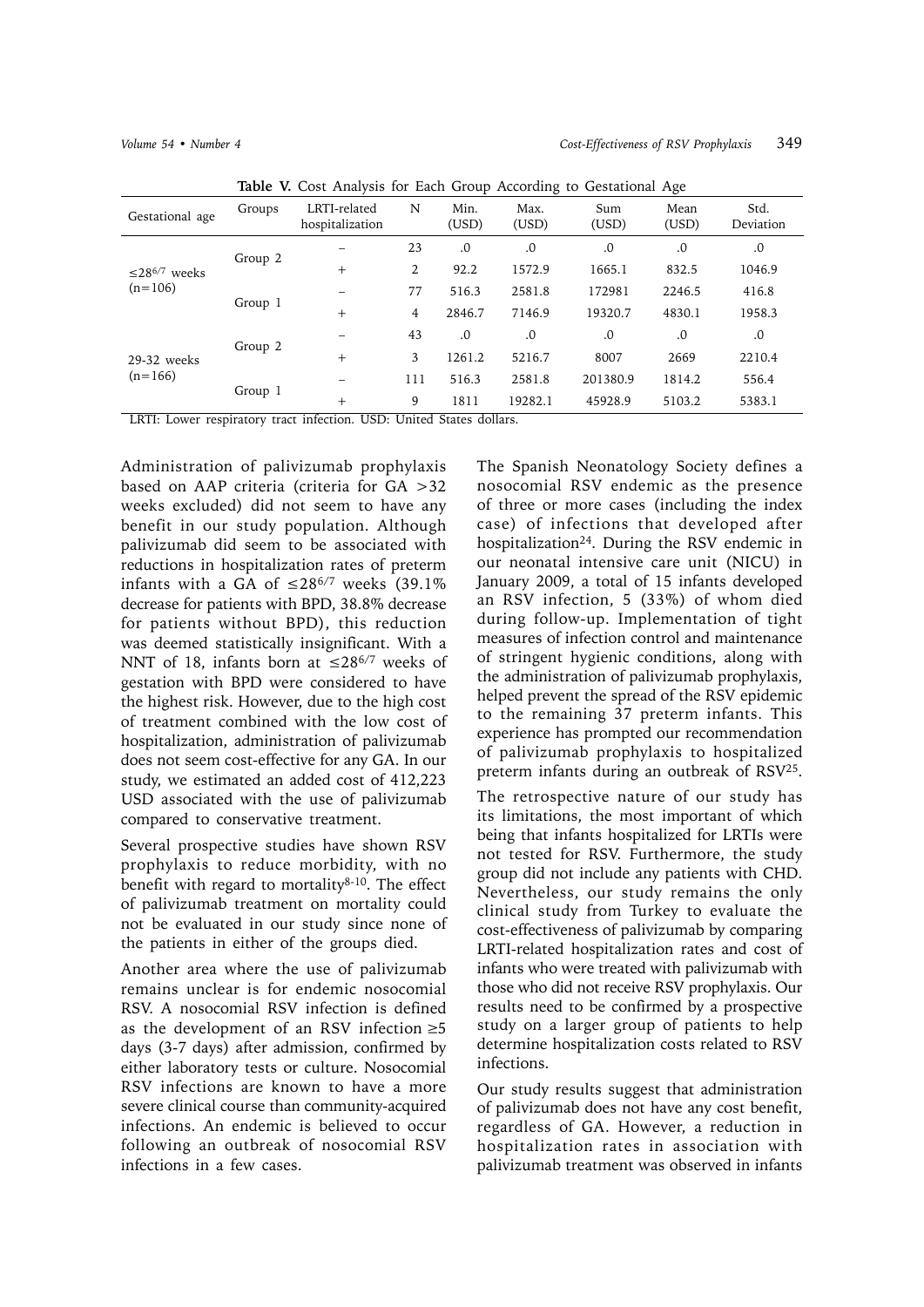born at  $\leq 28^{6/7}$  weeks of gestation with or without BPD. Adapting RSV prophylaxis criteria designed for developed countries to developing countries, such as Turkey, would be expected to have a heavy toll on the cost of healthcare. Palivizumab prophylaxis as<sup>1</sup> for all infants with a GA of  $\langle 29 \rangle$  weeks  $(28 \rangle$  weeks  $+6/7 \rangle$  days) who are younger than 1 year of age during the RSV season, regardless of the presence of BPD and2 for infants younger than 2 years of age who receive BPD-specific treatment (oxygen supplementation, bronchodilators, diuretics, corticosteroid) within 6 months of the start of the RSV season may be considered to be useful for Turkey.

On the other hand, based on our previous report, in the presence of at least three concurrent cases of confirmed RSV infection in the NICU, prophylaxis may be commenced for all premature infants with a GA of <29 weeks or for those with BPD who are born after 29 weeks of gestation in the NICU.

#### **REFERENCES**

- 1. Simoes EA. Respiratory syncytial virus infection. Lancet 1999; 354: 847-852.
- 2. Shay DK, Holman RC, Newman RD, Liu LL, Stout JW, Anderson LJ. Bronchiolitis-associated hospitalizations among US children, 1980-1996. JAMA 1999; 282: 1440–1446.
- 3. Johnson S, Oliver C, Prince GA, et al. Development of a humanized monoclonal antibody (MEDI-493) with potent in vitro and in vivo activity against respiratory syncytial virus. J Infect Dis 1997; 176: 1215-1224.
- 4. Black CP. Systematic review of the biology and medical management of respiratory syncytial virus infection. Respir Care 2003; 48: 209-233.
- 5. Boyce TG, Mellen BG, Mitchel Jr EF, et al. Rates of hospitalization for respiratory syncytial virus infection among children in medicaid. J Pediatr 2000; 137: 865- 870.
- 6. Holman RC, Shay DK, Curns AT, et al. Risk factors for bronchiolitis-associated deaths among infants in the United States. Pediatr Infect Dis J 2003; 22: 483-490.
- 7. Thomas M, Bedford-Russell A, Sharland M. Prevention of respiratory syncytial virus infection with palivizumab. Monaldi Arch Chest Dis 2000; 55: 333-338.
- 8. The IMpact-RSV Study Group. Palivizumab, a humanized respiratory syncytial virus monoclonal antibody, reduces hospitalization from respiratory syncytial virus infection in high-risk infants. Pediatrics 1998; 102: 531-537.
- 9. Reduction of respiratory syncytial virus hospitalization among premature infants and infants with bronchopulmonary dysplasia using respiratory syncytial virus immune globulin prophylaxis. The PREVENT Study Group. Pediatrics 1997; 99: 93-99.

#### 350 *Öncel MY, et al The Turkish Journal of Pediatrics • July-August 2012*

- 10. Feltes TF, Cabalka AK, Meissner HC, et al. Palivizumab prophylaxis reduces hospitalization due to respiratory syncytial virus in young children with hemodynamically significant congenital heart disease. J Pediatr 2003; 143: 532-540.
- 11. Prescott WA Jr, Doloresco F, Brown J, Paladino JA. Cost effectiveness of respiratory syncytial virus prophylaxis: a critical and systematic review. Pharmacoeconomics 2010; 28: 279-293.
- 12. RSV Proflaksisi için Türk Neonatoloji Derneği Önerileri. Türk Neonatoloji Derneği Bülteni 2007; 16: 13-15.
- 13. Roeckl-Wiedmann I, Liese JG, Grill E, Fischer B, Carr D, Belohradsky BH. Economic evaluation of possible prevention of RSV-related hospitalizations in premature infants in Germany. Eur J Pediatr 2003; 162: 237–244.
- 14. Rietveld E, Steyerberg EW, Polder JJ, et al. Passive immunisation against respiratory syncytial virus: a cost-effectiveness analysis. Arch Dis Child 2010; 95: 493-498.
- 15. Nuijten MJ, Wittenberg W. Cost effectiveness of palivizumab in Spain: an analysis using observational data. Eur J Health Econ 2010; 11: 105-115.
- 16. Neovius K, Buesch K, Sandström K, Neovius M. Costeffectiveness analysis of palivizumab as respiratory syncytial virus prophylaxis in preterm infants in Sweden. Acta Pædiatr 2011; 100: 1306-1314.
- 17. Jobe AH, Bancalari E. Bronchopulmonary dysplasia. Am J Respir Crit Care Med 2001; 163: 1723-1729.
- 18. American Academy of Pediatrics Committee on Infectious Diseases and Committee of Fetus and Newborn. Prevention of respiratory syncytial virus infections: indications for the use of palivizumab and update on the use of RSV-IGIV. Pediatrics 1998; 102: 1211-1216.
- 19. Meissner HC, Long SS; American Academy of Pediatrics Committee on Infectious Diseases and Committee on Fetus and Newborn. Revised indications for the use of palivizumab and respiratory syncytial virus immune globulin intravenous for the prevention of respiratory syncytial virus infections. Pediatrics 2003; 112: 1447- 1452.
- 20. Committee on Infectious Diseases. From the American Academy of Pediatrics: Policy statements-modified recommendations for use of palivizumab for prevention of respiratory syncytial virus infections. Pediatrics 2009; 124: 1694-1701.
- 21. Perrin KM, Bégué RE. Use of palivizumab in primary practice. Pediatrics 2012; 129: 55-61.
- 22. Hampp C, Kauf TL, Saidi AS, Winterstein AG. Costeffectiveness of respiratory syncytial virus prophylaxis in various indications. Arch Pediatr Adolesc Med 2011; 165: 498-505.
- 23. Vogel AM, Lennon DR, Broadbent R, et al. Palivizumab prophylaxis of respiratory syncytial virus infection in high-risk infants. J Paediatr Child Health 2002; 38: 550-554.
- 24. Figueras Aloy J, Quero J, Doménech E, et al.; Comité de Estándares de la Sociedad Española de Neonatología. Recommendations for the prevention of respiratory syncytial virus infection. An Pediatr (Barc) 2005; 63: 357-362.